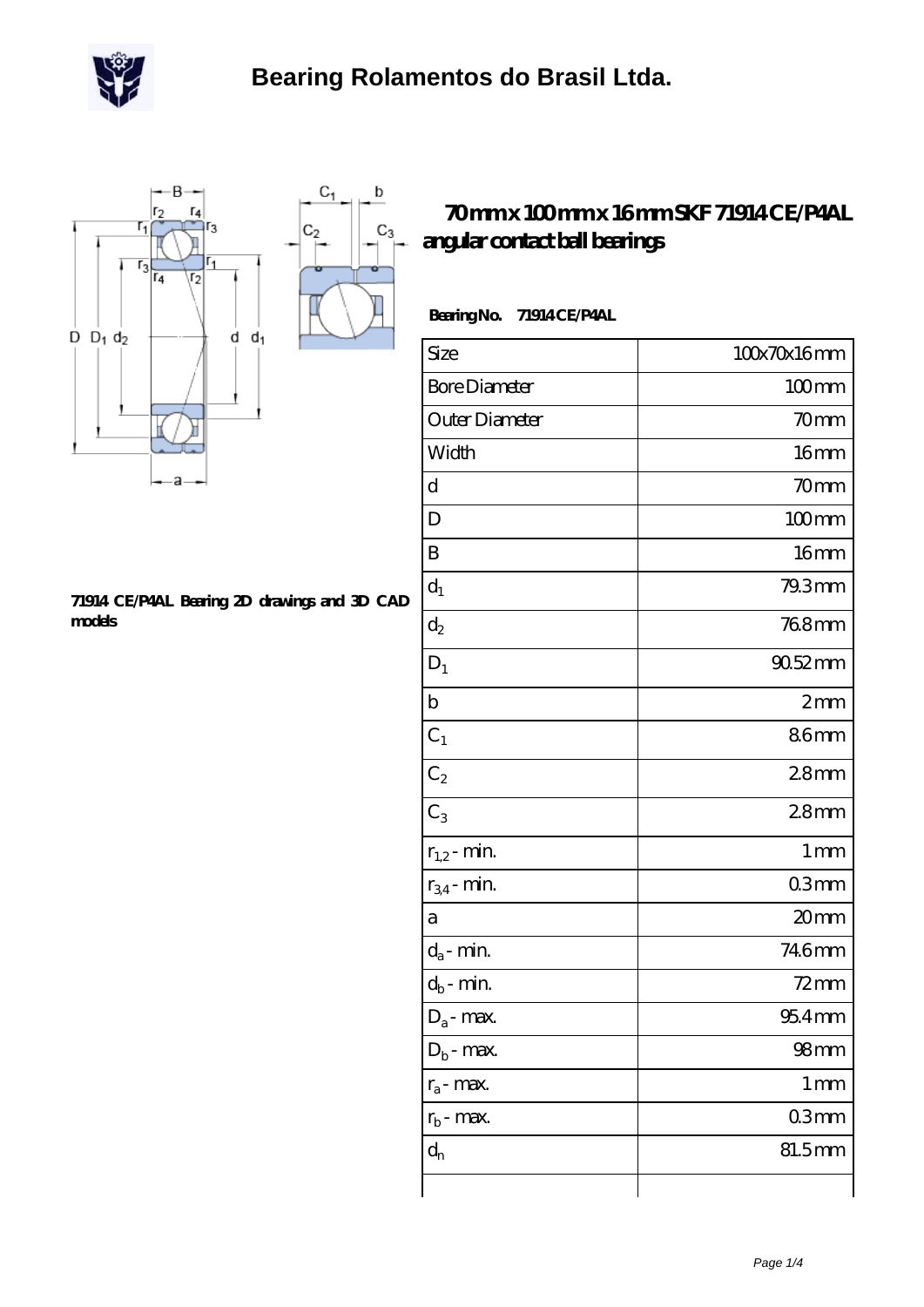

## **[Bearing Rolamentos do Brasil Ltda.](https://m.scottrobertalexander.com)**

| Basic dynamic load rating-<br>С          | 22.1 kN           |
|------------------------------------------|-------------------|
| Basic static load rating - $C_0$         | 163kN             |
| Fatigue load limit - P <sub>u</sub>      | 068kN             |
| Limiting speed for grease<br>lubrication | 18500r/min        |
| Limiting speed for oil<br>lubrication    | 28000mm/min       |
| Ball - $D_w$                             | $9.525$ mm        |
| $Ball - z$                               | 22                |
| $G_{ref}$                                | 43cm <sub>3</sub> |
| Calculation factor - $f_0$               | 84                |
| Preload class $A - G_A$                  | 120N              |
| Preload class $B - G_B$                  | 360N              |
| Preload class C - $G_C$                  | 710N              |
| Calculation factor - f                   | 1.14              |
| Calculation factor - f                   | 1                 |
| Calculation factor - $f_{2A}$            | $\mathbf{1}$      |
| Calculation factor - f <sub>2B</sub>     | 1.04              |
| Calculation factor - $f_{\chi}$          | 1.08              |
| Calculation factor - $f_{HC}$            | 1                 |
| Preload class A                          | 52N/micron        |
| Preload class B                          | 83N/micron        |
| Preload class C                          | 113N/micron       |
| $d_1$                                    | 79.3mm            |
| $\mathrm{d}_2$                           | 768mm             |
| $D_1$                                    | $9052$ mm         |
| $C_1$                                    | 86mm              |
| $C_2$                                    | 28 <sub>mm</sub>  |
| $C_3$                                    | 28 <sub>mm</sub>  |
| $r_{1,2}$ min.                           | 1 <sub>mm</sub>   |
|                                          |                   |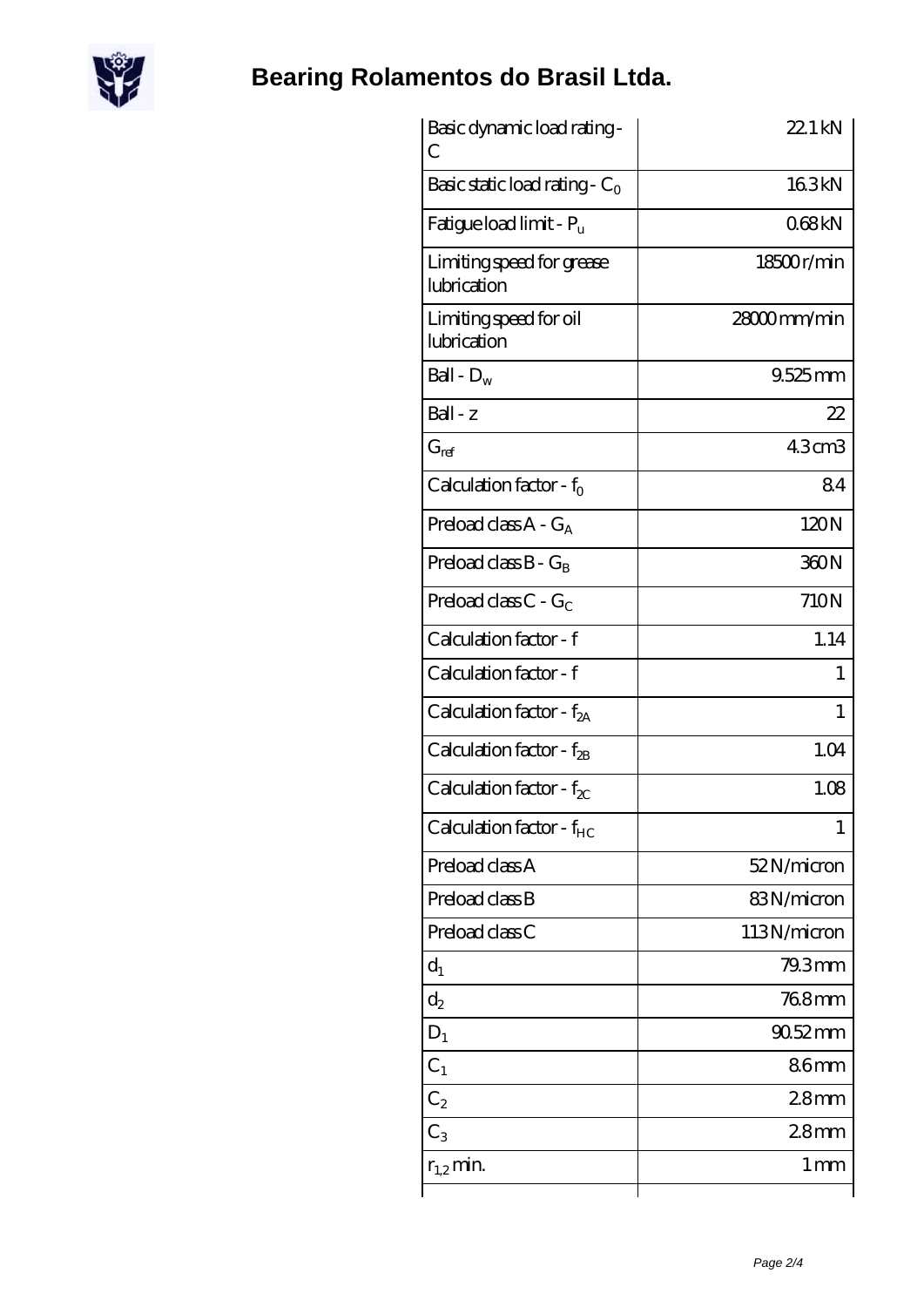

| $r_{34}$ min.                                                 | 03mm              |
|---------------------------------------------------------------|-------------------|
| $d_{a}$ min.                                                  | 746mm             |
| $d_h$ min.                                                    | $72$ mm           |
| $D_a$ max.                                                    | $954$ mm          |
| $Db$ max.                                                     | 98 <sub>mm</sub>  |
| $r_a$ max.                                                    | $1 \,\mathrm{mm}$ |
| $r_{\rm b}$ max.                                              | 03mm              |
| $d_{n}$                                                       | 81.5mm            |
| Basic dynamic load rating C                                   | $221$ kN          |
| Basic static load rating $C_0$                                | 163kN             |
| Fatigue load limit Pu                                         | 068kN             |
| Attainable speed for grease<br>lubrication                    | 18500r/min        |
| Attainable speed for oil-air<br>lubrication                   | $28000$ r/min     |
| Ball diameter $D_w$                                           | $9.525$ mm        |
| Number of balls z                                             | 22                |
| Reference grease quantity<br>$G_{ref}$                        | $43 \text{cm}^3$  |
| Preload class A $G_A$                                         | 120N              |
| Static axial stiffness, preload<br>classA                     | $52N/\mu$ m       |
| Preload class $B G_B$                                         | 360N              |
| Static axial stiffness, preload<br>$\mathrm{class}\mathrm{B}$ | 83N∕µ m           |
| Preload class C $G_C$                                         | 710N              |
| Static axial stiffness, preload<br>classC                     | $113N/\mu$ m      |
| Calculation factor f                                          | 1.14              |
| Calculation factor $f_1$                                      | $\mathbf{I}$      |
|                                                               |                   |
| Calculation factor $f_{2A}$                                   | 1                 |
| Calculation factor $f_{\rm 2B}$                               | 1.04              |
| Calculation factor $f_{\chi}$                                 | 1.08              |
| Calculation factor $f_{HC}$                                   | 1                 |